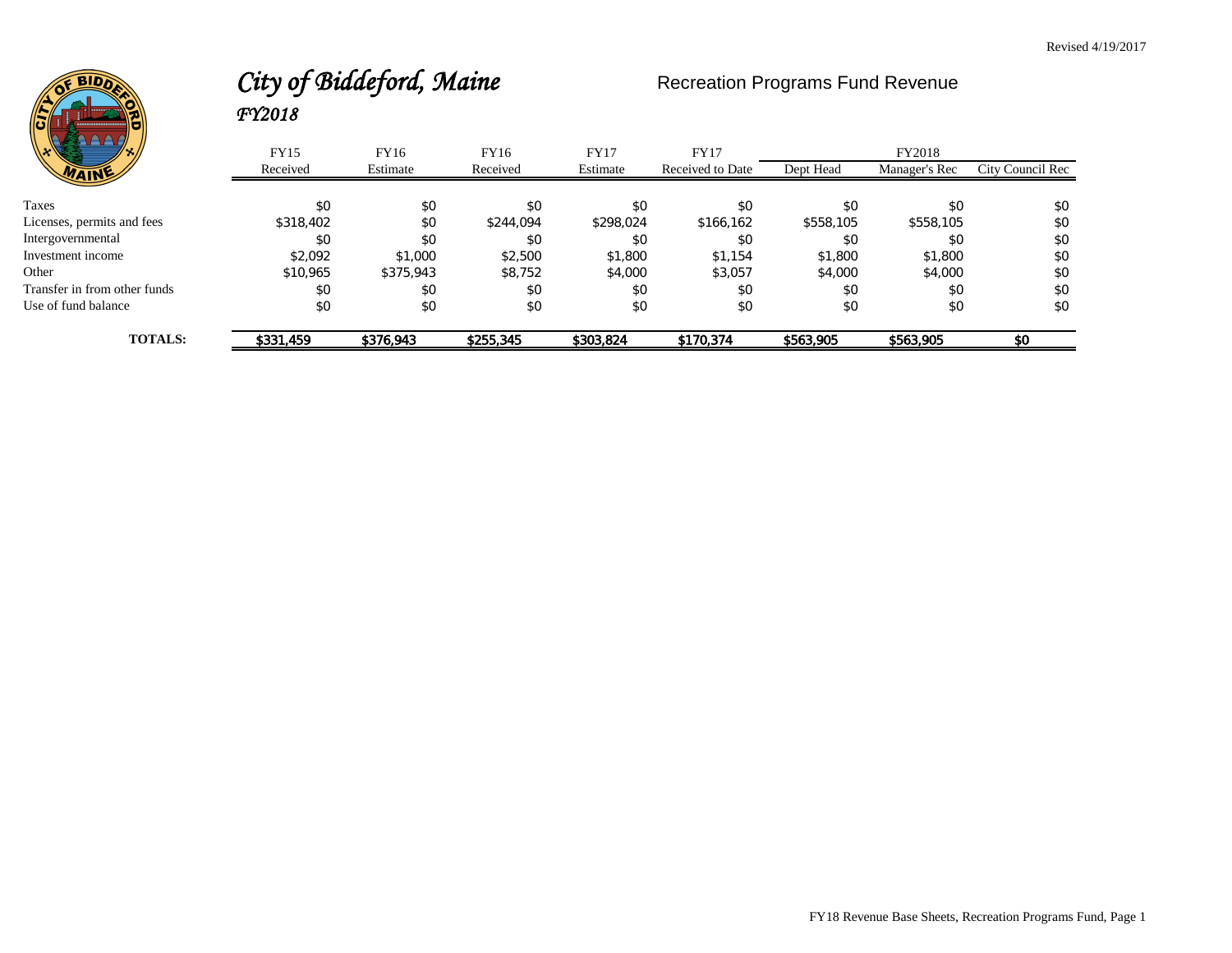|         |                            |             |           |          |             |                  |           |           | Revised 4/19/2017 |
|---------|----------------------------|-------------|-----------|----------|-------------|------------------|-----------|-----------|-------------------|
| Account |                            | <b>FY15</b> | FY16      | FY16     | <b>FY17</b> | FY17             |           | FY2018    |                   |
| Number  | Description                | Received    | Estimate  | Received | Estimate    | Received to Date | Dept Head | Mgr's Rec | City Council Rec  |
|         |                            |             |           |          |             |                  |           |           |                   |
| 40296   | Recreation Program Fee Rev | \$10,965    | \$375,943 | \$8,752  | \$4,000     | \$3,057          | \$4,000   | \$4,000   | \$0               |
| 40500   | Investment Income Revenue  | \$2,092     | \$1,000   | \$2,500  | \$1,800     | \$1,154          | \$1,800   | \$1,800   | \$0               |
| 40557   | Donations Received Revenue | \$1,555     | \$0       | \$175    | \$1,000     | \$500            | \$500     | \$500     | \$0               |
| 40296   | Recreation Program Fee Rev | \$1,891     | \$0       | \$3,048  | \$3,000     | \$1,432          | \$3,000   | \$3,000   | \$0               |
| 40296   | Recreation Program Fee Rev | \$15,520    | \$0       | \$33,532 | \$67,682    | \$45,338         | \$132,375 | \$132,375 | \$0               |
| 40296   | Recreation Program Fee Rev | \$3,262     | \$0       | \$3,500  | \$17,500    | \$4,007          | \$197,860 | \$197,860 | \$0               |
| 40296   | Recreation Program Fee Rev | \$1,878     | \$0       | \$1,019  | \$9,144     | \$1,598          | \$4,960   | \$4,960   | \$0               |
| 40296   | Recreation Program Fee Rev | \$17,522    | \$0       | \$25,705 | \$35,038    | \$16,603         | \$33,831  | \$33,831  | \$0               |
| 40296   | Recreation Program Fee Rev | \$38,763    | \$0       | \$51,353 | \$53,885    | \$16,149         | \$55,045  | \$55,045  | \$0               |
| 40296   | Recreation Program Fee Rev | \$170,227   | \$0       | \$81,846 | \$101,170   | \$39,755         | \$118,244 | \$118,244 | \$0               |
| 40296   | Recreation Program Fee Rev | \$2,991     | \$0       | \$1,889  | \$2,490     | \$520            | \$2,490   | \$2,490   | \$0               |
| 40296   | Recreation Program Fee Rev | \$63,290    | \$0       | \$36,439 | \$4,115     | \$37,180         | \$6,800   | \$6,800   | \$0               |
| 40296   | Recreation Program Fee Rev | \$1,503     | \$0       | \$5,588  | \$3,000     | \$3,081          | \$3,000   | \$3,000   | \$0               |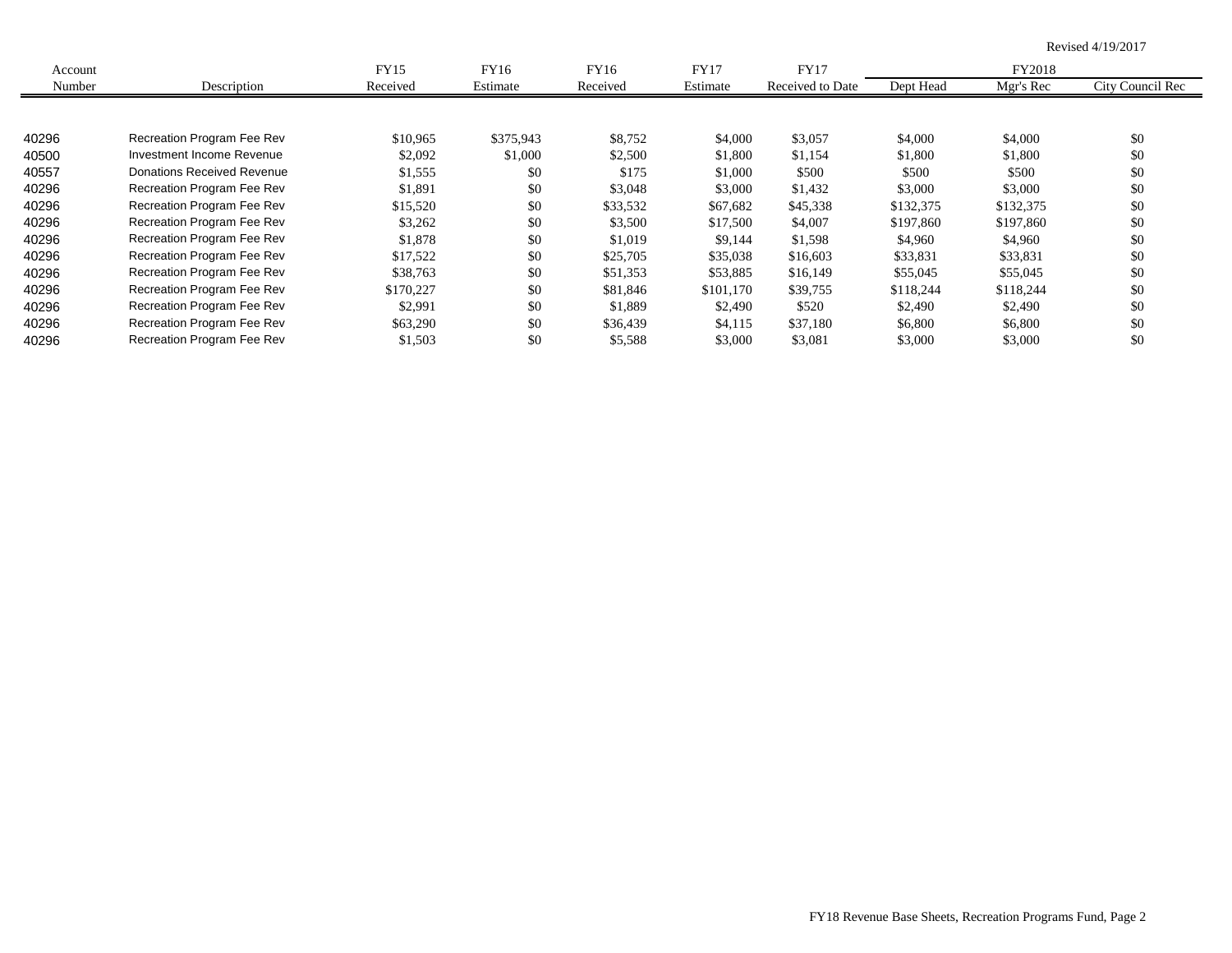

| April 24, 2017     | <b>Department:</b> Recreation General Programs |            |                        |              |
|--------------------|------------------------------------------------|------------|------------------------|--------------|
|                    | Account Title: Recreation Program Fee Rev      |            |                        |              |
| Department Number: | 31201                                          |            | <b>Account Number:</b> | 40296        |
| FY 2015            | FY 2016                                        | FY2016     | FY 2017                | FY 2017      |
| Actual             | <b>Budget</b>                                  | Actual     | <b>Budget</b>          | Est. Revenue |
| \$10,965.00        | \$375,943.00                                   | \$8,752.00 | \$4,000.00             | \$3,057.25   |

| FY-2018       | Department | City Mgr       | Council | Increase   |
|---------------|------------|----------------|---------|------------|
|               | Estimate   | Recommendation | Action  | (Decrease) |
| <b>Budget</b> | \$4,000.00 | \$4,000.00     |         | \$0.00     |

**Support for Budget Request:** Provide justification for the budget request using as much detail as possible to support it. Examples of acceptable support include unit costs, quantity estimates, price quotes, etc. Requests based solely on a percentage increase above the previous budget will not be accepted. Use additional sheets if necessary.

Ticket Sales MRPA and Smittys Cinema  $\qquad$  4,000.00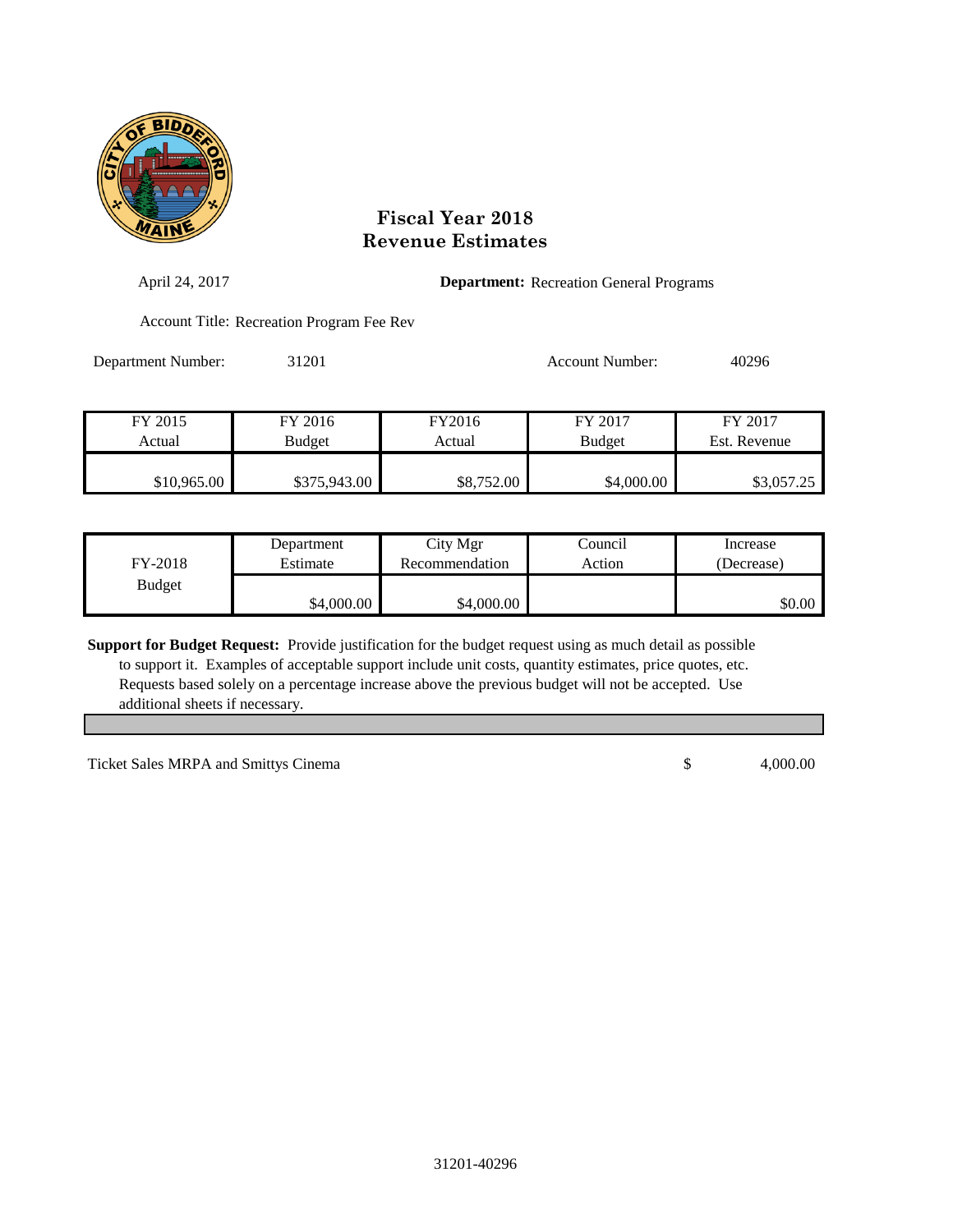

| April 24, 2017     | <b>Department:</b> Recreation General Programs   |                  |                          |                         |
|--------------------|--------------------------------------------------|------------------|--------------------------|-------------------------|
|                    | <b>Account Title: Donations Received Revenue</b> |                  |                          |                         |
| Department Number: | 31201                                            |                  | <b>Account Number:</b>   | 40557                   |
| FY 2015<br>Actual  | FY 2016<br><b>Budget</b>                         | FY2016<br>Actual | FY 2017<br><b>Budget</b> | FY 2017<br>Est. Revenue |
| \$1,555.00         | \$0.00                                           | \$175.00         | \$1,000.00               | \$500.00                |

| FY-2018       | Department | City Mgr       | Council | Increase     |
|---------------|------------|----------------|---------|--------------|
|               | Estimate   | Recommendation | Action  | (Decrease)   |
| <b>Budget</b> | \$500.00   | \$500.00       |         | $(\$500.00)$ |

**Support for Budget Request:** Provide justification for the budget request using as much detail as possible to support it. Examples of acceptable support include unit costs, quantity estimates, price quotes, etc. Requests based solely on a percentage increase above the previous budget will not be accepted. Use additional sheets if necessary.

Project Alliance Drug Free Grant  $\qquad$  500.00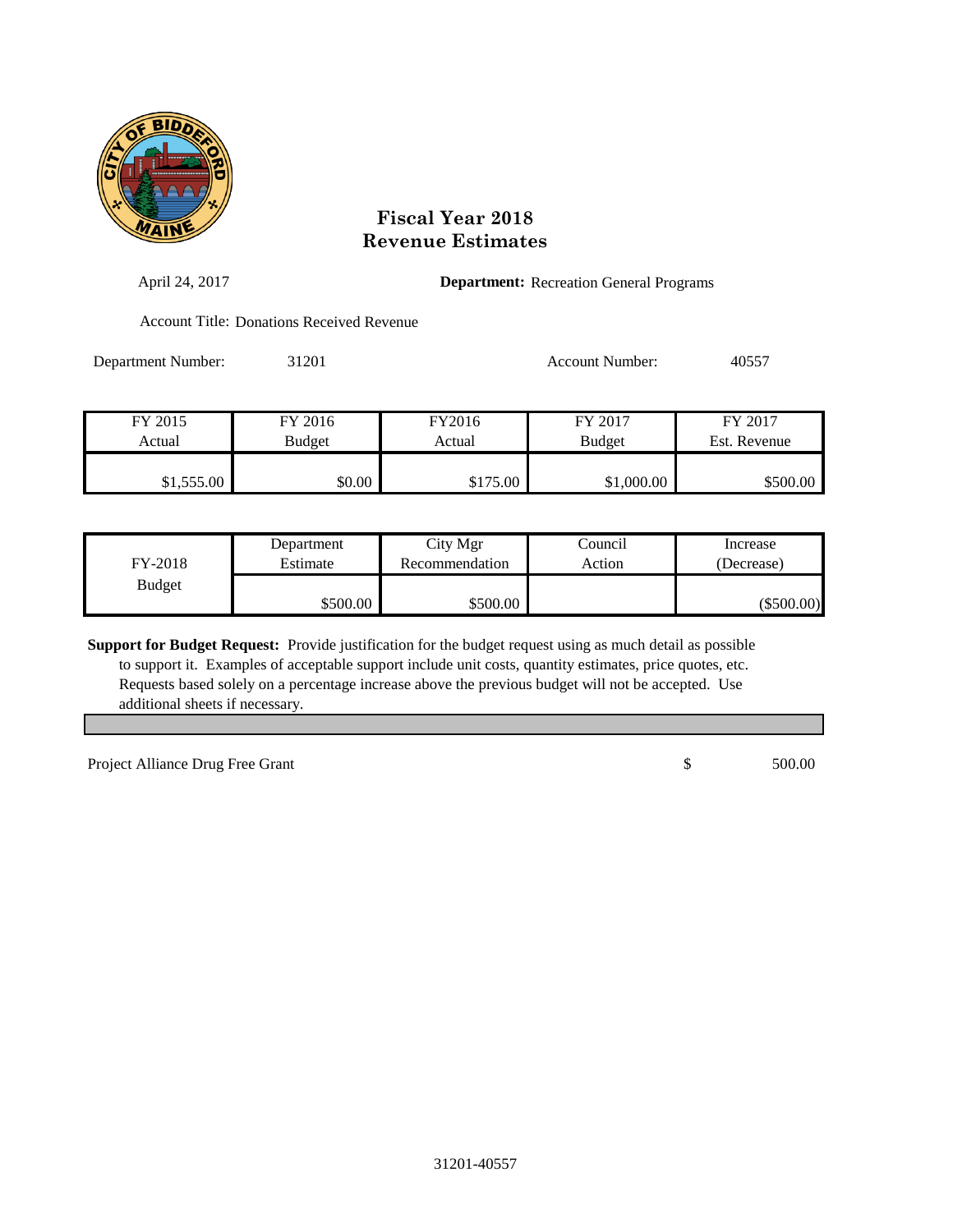

| April 24, 2017     |                                           | <b>Department:</b> Recreation Teen Center |                        |              |
|--------------------|-------------------------------------------|-------------------------------------------|------------------------|--------------|
|                    | Account Title: Recreation Program Fee Rev |                                           |                        |              |
| Department Number: | 31202                                     |                                           | <b>Account Number:</b> | 40296        |
| FY 2015            | FY 2016                                   | FY2016                                    | FY 2017                | FY 2017      |
| Actual             | <b>Budget</b>                             | Actual                                    | <b>Budget</b>          | Est. Revenue |
| \$1,891.26         | \$0.00                                    | \$3,047.66                                | \$3,000.00             | \$2,984.28   |

| FY-2018       | Department | City Mgr       | Council | Increase   |
|---------------|------------|----------------|---------|------------|
|               | Estimate   | Recommendation | Action  | (Decrease) |
| <b>Budget</b> | \$3,000.00 | \$3,000.00     |         | \$0.00     |

**Support for Budget Request:** Provide justification for the budget request using as much detail as possible to support it. Examples of acceptable support include unit costs, quantity estimates, price quotes, etc. Requests based solely on a percentage increase above the previous budget will not be accepted. Use additional sheets if necessary.

Teen Center Rentals 75 units at 40 per unit/rental \$ 3,000.00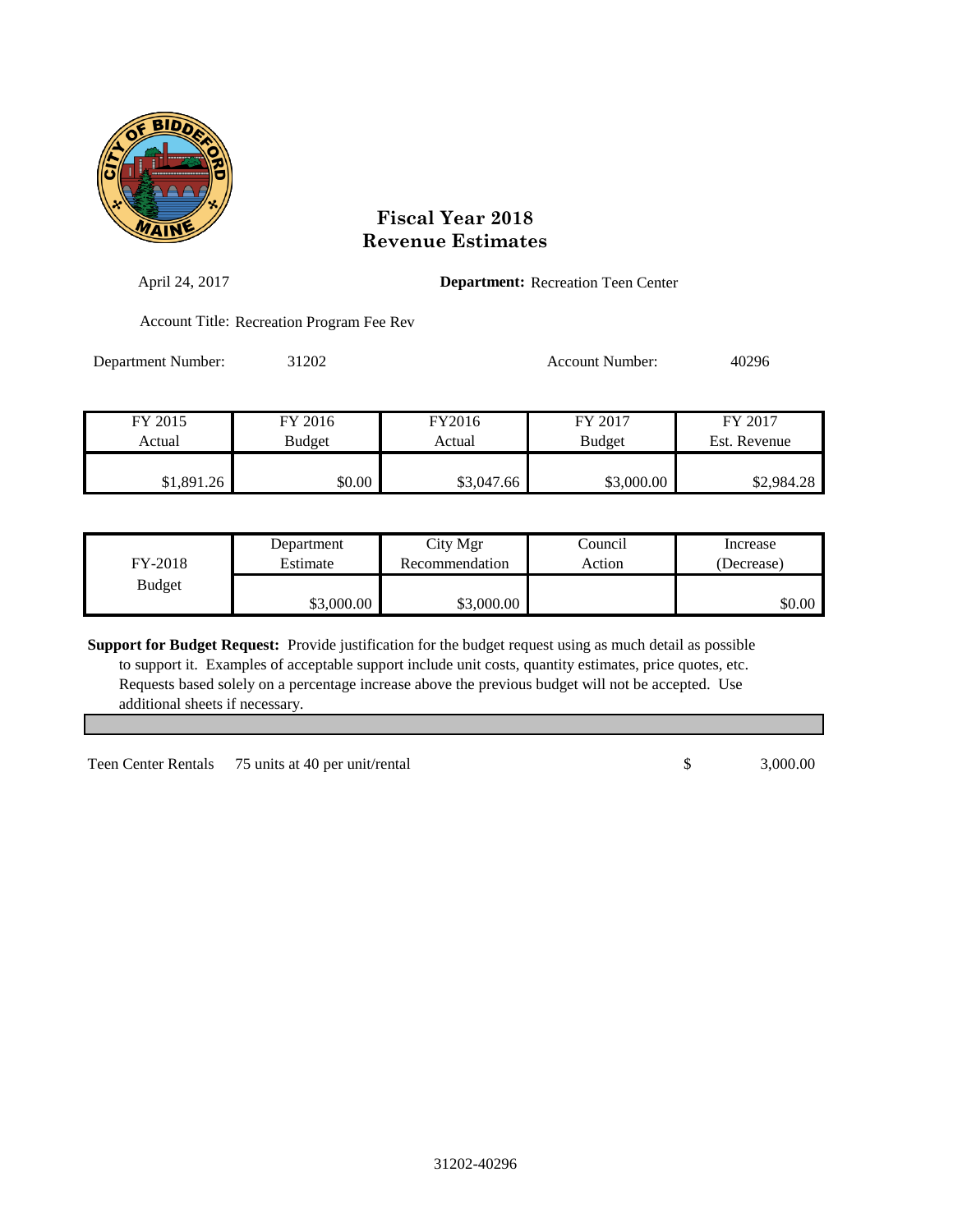

| April 24, 2017     |                                           |                  | <b>Department:</b> Recreation Safari Camp |                         |  |
|--------------------|-------------------------------------------|------------------|-------------------------------------------|-------------------------|--|
|                    | Account Title: Recreation Program Fee Rev |                  |                                           |                         |  |
| Department Number: | 31204                                     |                  | <b>Account Number:</b>                    | 40296                   |  |
| FY 2015<br>Actual  | FY 2016<br><b>Budget</b>                  | FY2016<br>Actual | FY 2017<br><b>Budget</b>                  | FY 2017<br>Est. Revenue |  |
| \$15,520.17        | \$0.00                                    | \$33,531.54      | \$67,682.00                               | \$221,072.57            |  |

| FY-2018       | Department   | City Mgr       | Council | Increase    |
|---------------|--------------|----------------|---------|-------------|
|               | Estimate     | Recommendation | Action  | (Decrease)  |
| <b>Budget</b> | \$132,375.00 | \$132,375.00   |         | \$64,693.00 |

**Support for Budget Request:** Provide justification for the budget request using as much detail as possible to support it. Examples of acceptable support include unit costs, quantity estimates, price quotes, etc. Requests based solely on a percentage increase above the previous budget will not be accepted. Use additional sheets if necessary.

| Safari Camp            | Based on 120 Campers |           |
|------------------------|----------------------|-----------|
|                        |                      |           |
| 5 Day Option 1st Child | 70 campers * \$850   | 59,500.00 |
| 5 Day Option 2nd Child | 15 campers* $$810$   | 12,150.00 |
| 4 Day Option 1st Child | 15 campers * \$690   | 10,350.00 |
| 4 Day Option 2nd Child | 5 campers $*$ 645    | 3,225.00  |
| Weekly Opt.1st Child   | 10 campers $* 125$   | 1,250.00  |
| Weekly Opt.2nd Child   | 5 campers $*105$     | 525.00    |
| Total Safari           |                      | 87,000.00 |
| OSB                    | Based on 30 Campers  |           |
| 5 Day Option 1st Child | 23 campers * \$850   | 19,550.00 |
| 5 Day Option 2nd Child | 2 campers $$810$     | 6,480.00  |
| Weekly Opt.1st Child   | 4 campers $* 125$    | 500.00    |
| Weekly Opt.2nd Child   | 1 campers $*105$     | 105.00    |
|                        |                      |           |

**Total OSB 26,635.00**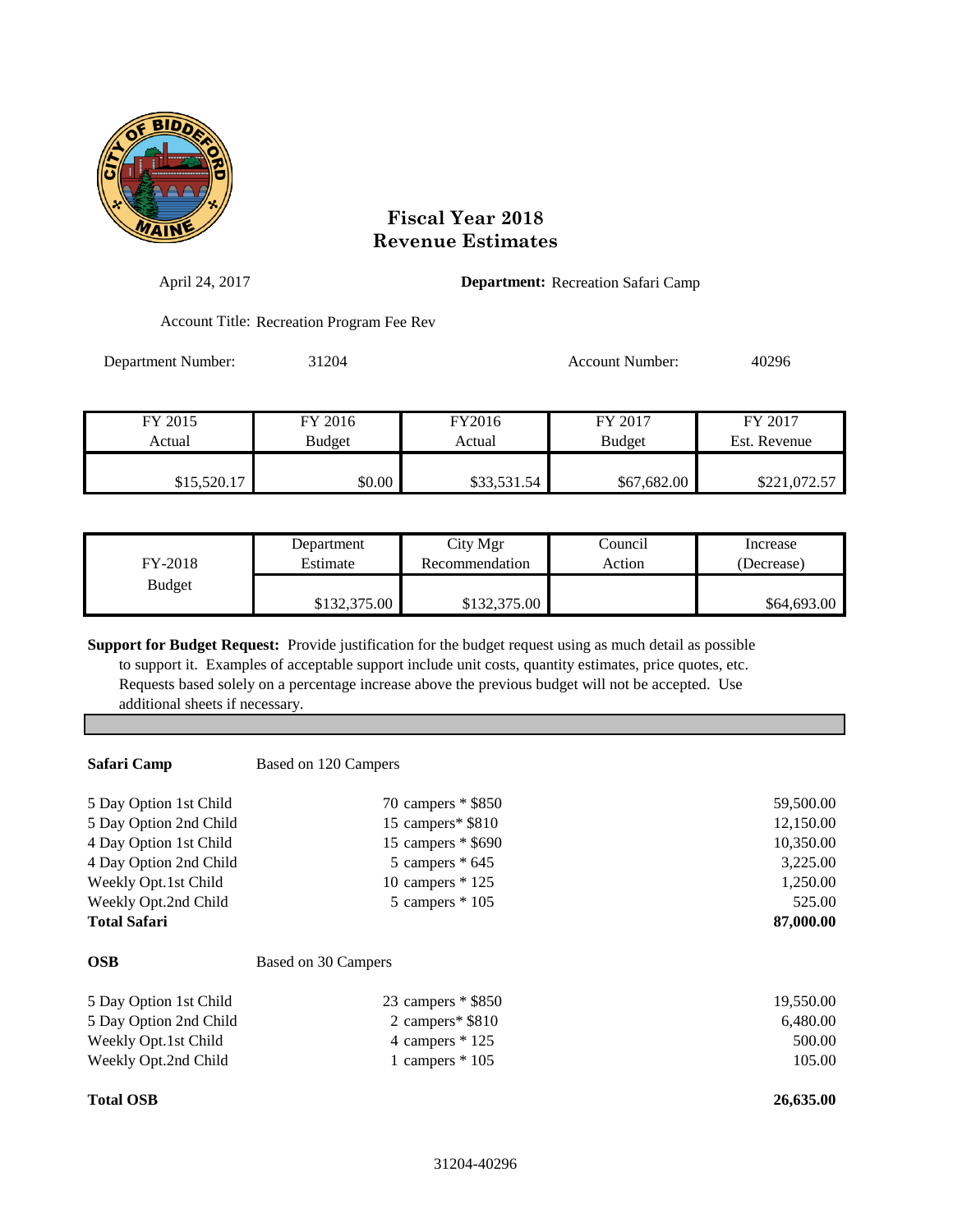| <b>CIT Camp</b>           | Based on 8 Campers   |            |
|---------------------------|----------------------|------------|
|                           | 8 campers * 580      | 4,640.00   |
| <b>Total CIT</b>          |                      | 4,640.00   |
| <b>Caravan Camp</b>       | Based on 65 Campers  |            |
| 1st Child                 | 60 campers $*$ \$140 | 8,400.00   |
| 2nd Child                 | 15 campers * \$130   | 1,950.00   |
| <b>Total Caravan</b>      |                      | 10,350.00  |
| <b>Convoy Camp</b>        | Based on 25          |            |
| 1st Child                 | 24 campers * \$140   | 3,360.00   |
| 2nd Child                 | 3 campers * \$130    | 390.00     |
| <b>Total Convoy</b>       |                      | 3,750.00   |
| <b>Total Summer Camps</b> |                      | 132,375.00 |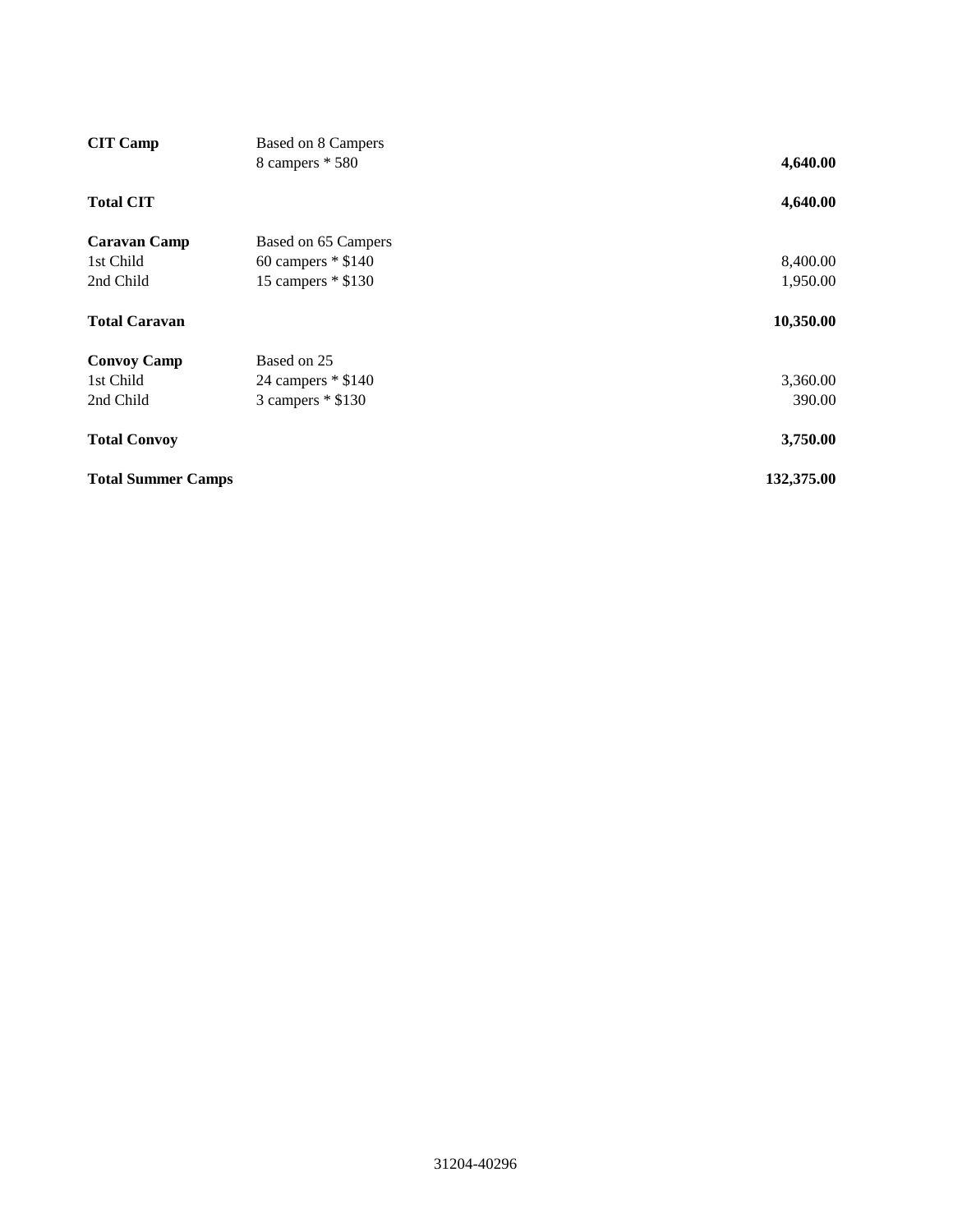

| April 24, 2017     |                                           |            | <b>Department:</b> Recreation Outdoor Summer Bona |              |  |
|--------------------|-------------------------------------------|------------|---------------------------------------------------|--------------|--|
|                    | Account Title: Recreation Program Fee Rev |            |                                                   |              |  |
| Department Number: | 31206                                     |            | <b>Account Number:</b>                            | 40296        |  |
| FY 2015            | FY 2016                                   | FY2016     | FY 2017                                           | FY 2017      |  |
| Actual             | <b>Budget</b>                             | Actual     | <b>Budget</b>                                     | Est. Revenue |  |
| \$3,262.00         | \$0.00                                    | \$3,499.50 | \$17,500.00                                       | \$34,829.00  |  |

| FY-2018       | Department   | City Mgr       | Council | Increase     |
|---------------|--------------|----------------|---------|--------------|
|               | Estimate     | Recommendation | Action  | (Decrease)   |
| <b>Budget</b> | \$197.860.00 | \$197,860.00   |         | \$180,360.00 |

**Support for Budget Request:** Provide justification for the budget request using as much detail as possible to support it. Examples of acceptable support include unit costs, quantity estimates, price quotes, etc. Requests based solely on a percentage increase above the previous budget will not be accepted. Use additional sheets if necessary.

### **Cub Care Rev**

#### Based on 7 students

| <b>Before Care</b> |                                          |            |
|--------------------|------------------------------------------|------------|
| 2 day option       | 1 student $*$ 2 day $*$ \$5 $*$ 35 wks   | 350.00     |
| 3 day option       | 1 students $*3$ days $*$ \$5 $*$ 35 wks  | 525.00     |
| 4 day option       | 2 students $*4$ days $* $5 * 35$ wks     | 1,400.00   |
| 5 day option       | 3 students $*5$ days $*$ \$5 $*$ 35 wks  | 2,625.00   |
| <b>Late Fees</b>   |                                          | 300.00     |
| <b>Total</b>       |                                          | 5,200.00   |
|                    | Based on 90 students                     |            |
| <b>After Care</b>  |                                          |            |
| 2 day option       | 10 students $* 120$ /month $* 10$ months | 12,000.00  |
| 3 day option       | 15 students $* 150$ /month $* 10$ months | 22,500.00  |
| 4 day option       | 25 students $* 180$ /month $* 10$ months | 45,000.00  |
| 5 day option       | 40 students $* 210$ /month $* 10$ months | 84,000.00  |
|                    |                                          | 163,500.00 |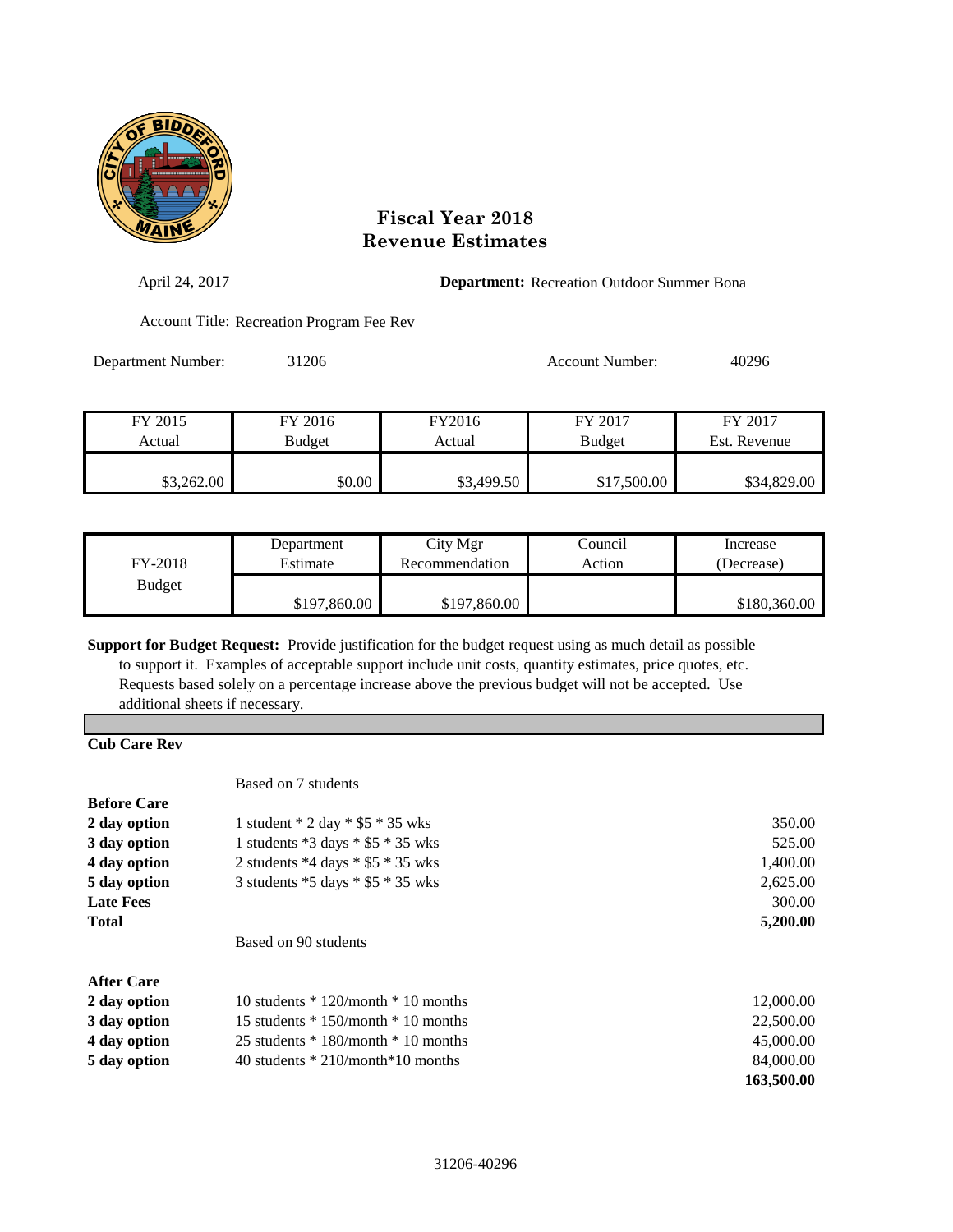| <b>Registration Fees</b> |                            | 2,250.00   |
|--------------------------|----------------------------|------------|
| <b>Total Cub Care</b>    |                            | 170,950.00 |
| <b>Vacation Weeks</b>    |                            |            |
| <b>February Vaction</b>  | 160 slots*avg rate of 38   | 6,080.00   |
| <b>April Vacation</b>    | 160 slots*avg rate of 38   | 6,080.00   |
| <b>December Vacation</b> | 125 slots * avg rate of 38 | 4,750.00   |
| <b>Total</b>             |                            | 16,910.00  |
| <b>Early Release</b>     |                            |            |
| Early Release Adv.       | 400 slots $*$ \$25         | 10,000.00  |
| <b>Total</b>             |                            | 197,860.00 |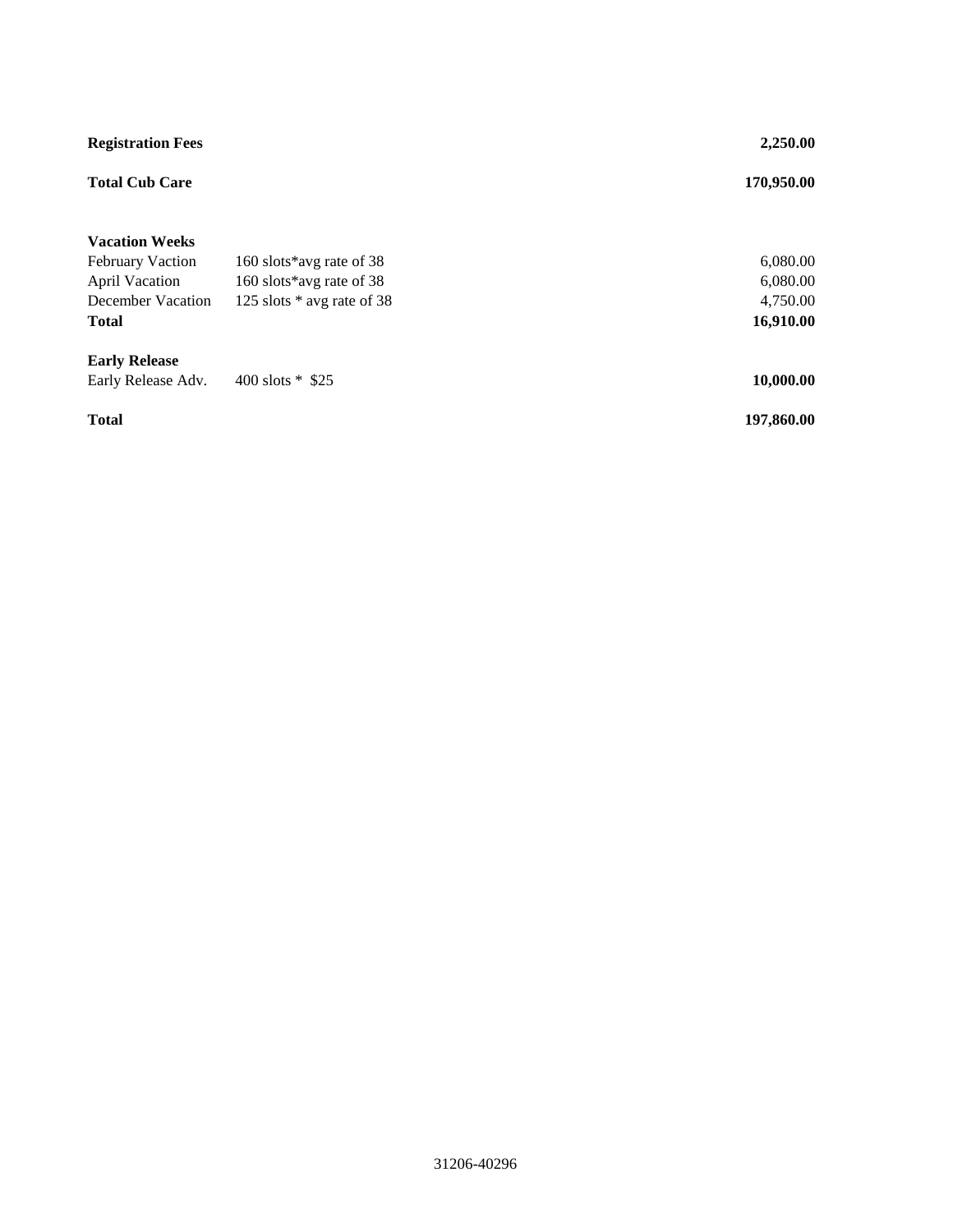

| April 24, 2017     |                                           |            | <b>Department:</b> Recreation Youth Enrichment |              |
|--------------------|-------------------------------------------|------------|------------------------------------------------|--------------|
|                    | Account Title: Recreation Program Fee Rev |            |                                                |              |
| Department Number: | 31209                                     |            | <b>Account Number:</b>                         | 40296        |
| FY 2015            | FY 2016                                   | FY2016     | FY 2017                                        | FY 2017      |
| Actual             | <b>Budget</b>                             | Actual     | <b>Budget</b>                                  | Est. Revenue |
| \$1,878.00         | \$0.00                                    | \$1,019.00 | \$9,144.00                                     | \$5,191.00   |

| FY-2018       | Department | City Mgr       | Council | Increase       |
|---------------|------------|----------------|---------|----------------|
|               | Estimate   | Recommendation | Action  | (Decrease)     |
| <b>Budget</b> | \$4,960.00 | \$4,960.00     |         | $(\$4,184.00)$ |

**Support for Budget Request:** Provide justification for the budget request using as much detail as possible to support it. Examples of acceptable support include unit costs, quantity estimates, price quotes, etc. Requests based solely on a percentage increase above the previous budget will not be accepted. Use additional sheets if necessary.

Mad Science 60 students \* \$66 3,960.00 Universal Rec 30 participants \*25.00 750.00 Misc. 250.00

**Total 4,960.00**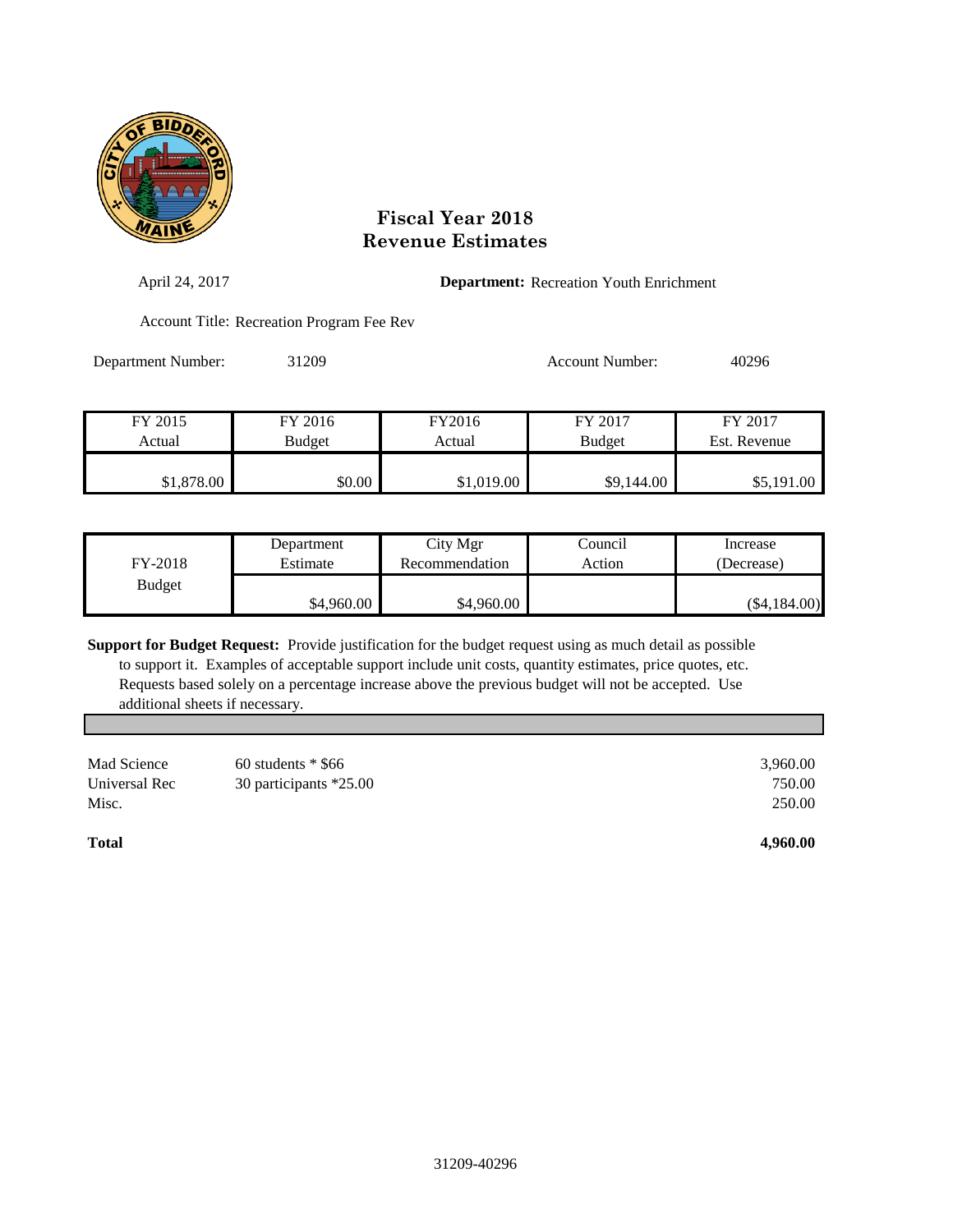31209-40296

 $\overline{\mathbf{I}}$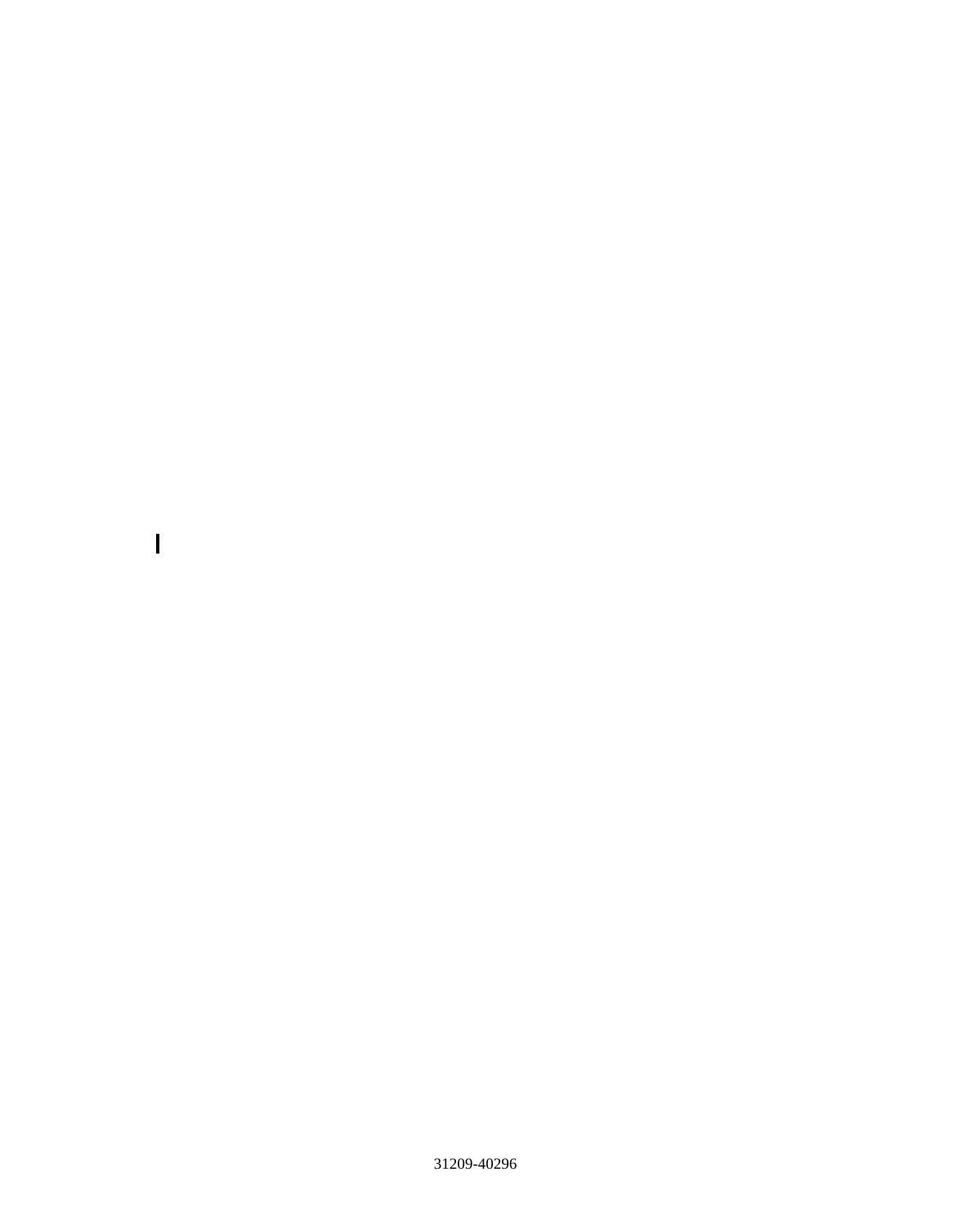

| April 24, 2017     |                                           |             | <b>Department:</b> Rec Youth Sports Program |              |  |
|--------------------|-------------------------------------------|-------------|---------------------------------------------|--------------|--|
|                    | Account Title: Recreation Program Fee Rev |             |                                             |              |  |
| Department Number: | 31211                                     |             | <b>Account Number:</b>                      | 40296        |  |
| FY 2015            | FY 2016                                   | FY2016      | FY 2017                                     | FY 2017      |  |
| Actual             | <b>Budget</b>                             | Actual      | <b>Budget</b>                               | Est. Revenue |  |
| \$17,522.00        | \$0.00                                    | \$25,705.01 | \$35,038.00                                 | \$40,786.00  |  |

| FY-2018       | Department  | City Mgr       | Council | Increase     |
|---------------|-------------|----------------|---------|--------------|
|               | Estimate    | Recommendation | Action  | (Decrease)   |
| <b>Budget</b> | \$33,831.00 | \$33,831.00    |         | (\$1,207.00) |

**Support for Budget Request:** Provide justification for the budget request using as much detail as possible to support it. Examples of acceptable support include unit costs, quantity estimates, price quotes, etc. Requests based solely on a percentage increase above the previous budget will not be accepted. Use additional sheets if necessary.

| Winter Basketball         | Incl Rec. Travel and Kinder Hoops | 200 Youth | \$ | 10,027.00 |
|---------------------------|-----------------------------------|-----------|----|-----------|
| Fall Soccer               | Incl Rec an Kinder Soccer         | 166 Youth | \$ | 8,234.00  |
| Flag Football             |                                   | 23 Youth  | \$ | 1,150.00  |
| Golf                      |                                   | 15 Youth  | \$ | 1,950.00  |
| Volleyball Camp           | 2 Sessions                        | 21 Youth  | \$ | 1,580.00  |
| Summer Basketball         |                                   | 17 Youth  | S  | 1,190.00  |
| Field Hockey              |                                   | 17 Youth  | S  | 860.00    |
| <b>Grand Slam Tennis</b>  |                                   | 17 Youth  | S  | 2,195.00  |
| <b>Challenger Soccer</b>  |                                   | 30 Youth  | \$ | 2.890.00  |
| Wrestling                 |                                   | 20 Youth  | \$ | 1,000.00  |
| <b>Babe Ruth Baseball</b> |                                   | 16 Youth  | S  | 1,040.00  |
| Junior Golf Clinic        | 2 Sessions                        | 17 Youth  | \$ | 765.00    |
| Middle School Volleyball  |                                   | 19 Youth  | J  | 950.00    |

### **Total \$ 33,831.00**

\*Over 100 volunteers help to make these sports programs possible.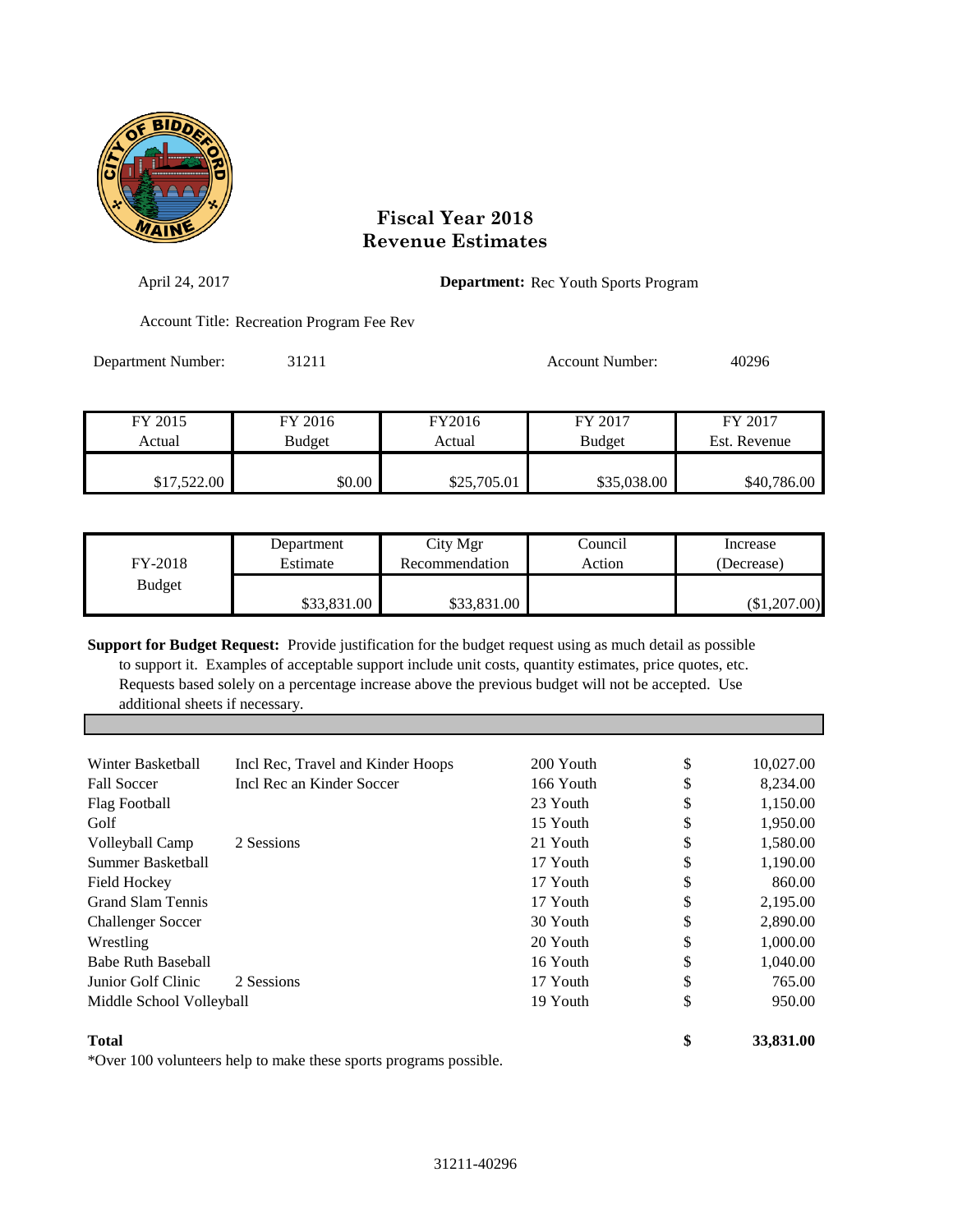

| April 24, 2017     |                                           |             | <b>Department:</b> Rec Adult Sports Program |              |
|--------------------|-------------------------------------------|-------------|---------------------------------------------|--------------|
|                    | Account Title: Recreation Program Fee Rev |             |                                             |              |
| Department Number: | 31214                                     |             | <b>Account Number:</b>                      | 40296        |
| FY 2015            | FY 2016                                   | FY2016      | FY 2017                                     | FY 2017      |
| Actual             | <b>Budget</b>                             | Actual      | <b>Budget</b>                               | Est. Revenue |
| \$38,763.00        | \$0.00                                    | \$51,353.40 | \$53,885.00                                 | \$61,434.67  |

| FY-2018       | Department  | City Mgr       | Council | Increase   |
|---------------|-------------|----------------|---------|------------|
|               | Estimate    | Recommendation | Action  | (Decrease) |
| <b>Budget</b> | \$55,045.00 | \$55,045.00    |         | \$1,160.00 |

| \$<br>\$<br>\$<br>\$<br>\$ | 2,000.00<br>2,000.00<br>4,500.00<br>720.00<br>900.00 |
|----------------------------|------------------------------------------------------|
|                            |                                                      |
|                            |                                                      |
|                            |                                                      |
|                            |                                                      |
|                            |                                                      |
|                            | 200.00                                               |
| \$                         | 3,200.00                                             |
| \$                         | 200.00                                               |
| \$                         | 4,675.00                                             |
| \$                         | 2,000.00                                             |
| \$                         | 3,000.00                                             |
| \$                         | 4,000.00                                             |
| \$                         | 10,500.00                                            |
| \$                         | 17,150.00                                            |
|                            |                                                      |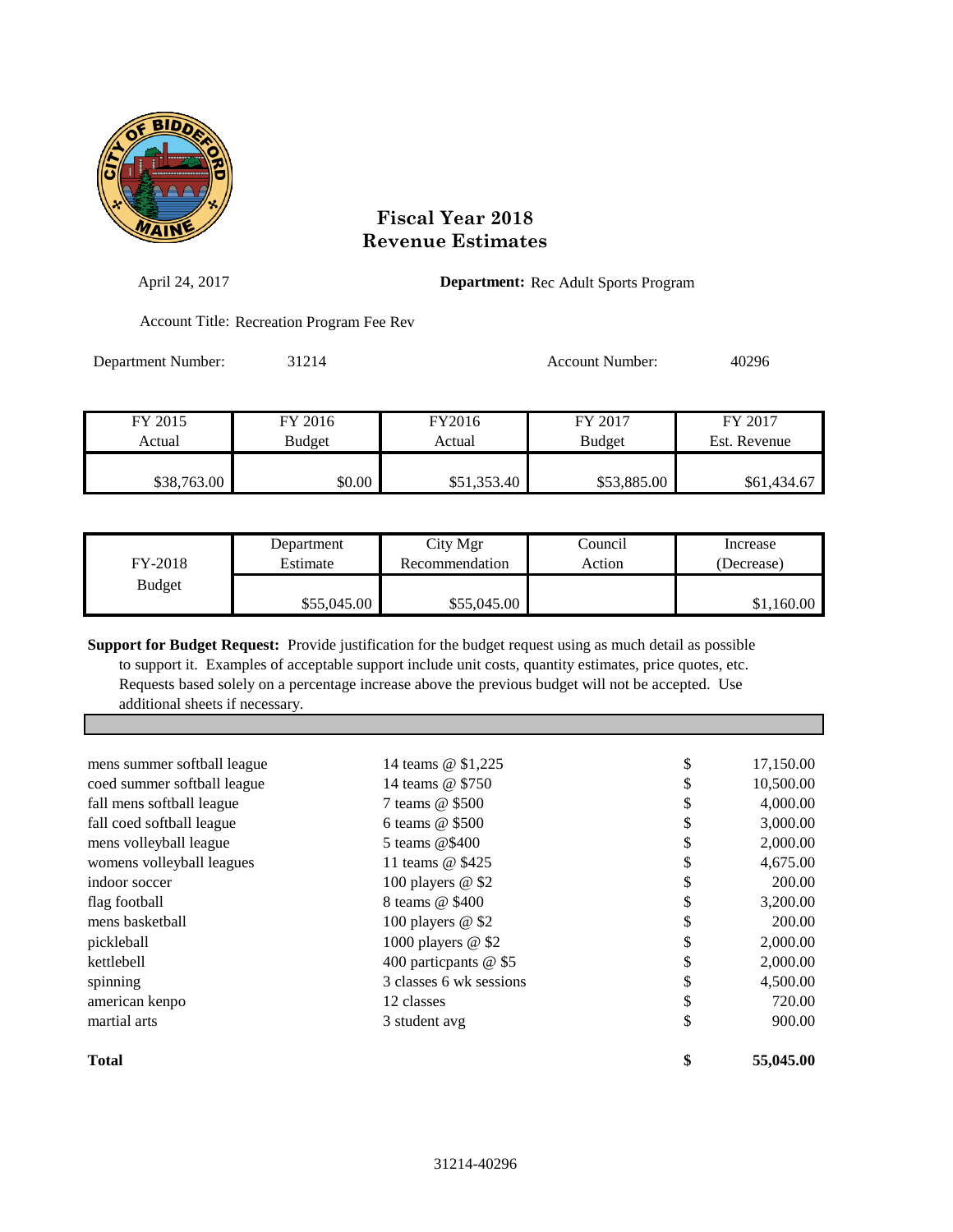

| April 24, 2017     |                                           |             |                 | <b>Department:</b> Recreation Ross Center |  |  |
|--------------------|-------------------------------------------|-------------|-----------------|-------------------------------------------|--|--|
|                    | Account Title: Recreation Program Fee Rev |             |                 |                                           |  |  |
| Department Number: | 31220                                     |             | Account Number: | 40296                                     |  |  |
| FY 2015            | FY 2016                                   | FY2016      | FY 2017         | FY 2017                                   |  |  |
| Actual             | Budget                                    | Actual      | <b>Budget</b>   | Est. Revenue                              |  |  |
| \$170,226.63       | \$0.00                                    | \$81,846.45 | \$101,170.00    | \$89,564.90                               |  |  |

| FY-2018       | Department   | City Mgr       | Council | Increase    |
|---------------|--------------|----------------|---------|-------------|
|               | Estimate     | Recommendation | Action  | (Decrease)  |
| <b>Budget</b> | \$118,244.00 | \$118,244.00   |         | \$17,074.00 |

| <b>Mystery Trips</b>   | 4 per year         | 1971 per trip    | \$ | 7,884.00   |
|------------------------|--------------------|------------------|----|------------|
| Day Trips I CC         | 6 per year         | 4950 per trip    | \$ | 29,700.00  |
| Day Trips II RB        | 6 per year         | 3115.00 per trip | \$ | 18,690.00  |
| Arts & Crafts          | 4 classes per year | 100 per class    | \$ | 400.00     |
| Dinner & Theatre       | 6 per year         | $2500$ per trip  | \$ | 15,000.00  |
| <b>Ipad Classes</b>    | 4 per year         | 200 Per class    | S  | 800.00     |
| <b>Overnight Trips</b> | 4 per year         | 8500 per trip    | \$ | 34,000.00  |
| <b>Bingo Trips</b>     | 6 per year         | 100 per trip     | \$ | 600.00     |
| <b>Fitness Classes</b> | 150 per year       | 40 per class     | \$ | 6,000.00   |
| Karaoke                | 1 per year         | 20 per event     | S  | 20.00      |
| Socials                | 3 per year         | 250 per event    | S  | 750.00     |
| Casino Trips           | 4 per year         | 225 per trip     | \$ | 900.00     |
| 2 day trips/casinos    | 3 per year         | 1000 per trip    |    | 3,000.00   |
| <b>Holiday Events</b>  | 2 per year         | 500 per event    | \$ | 500.00     |
| <b>Total</b>           |                    |                  | \$ | 118,244.00 |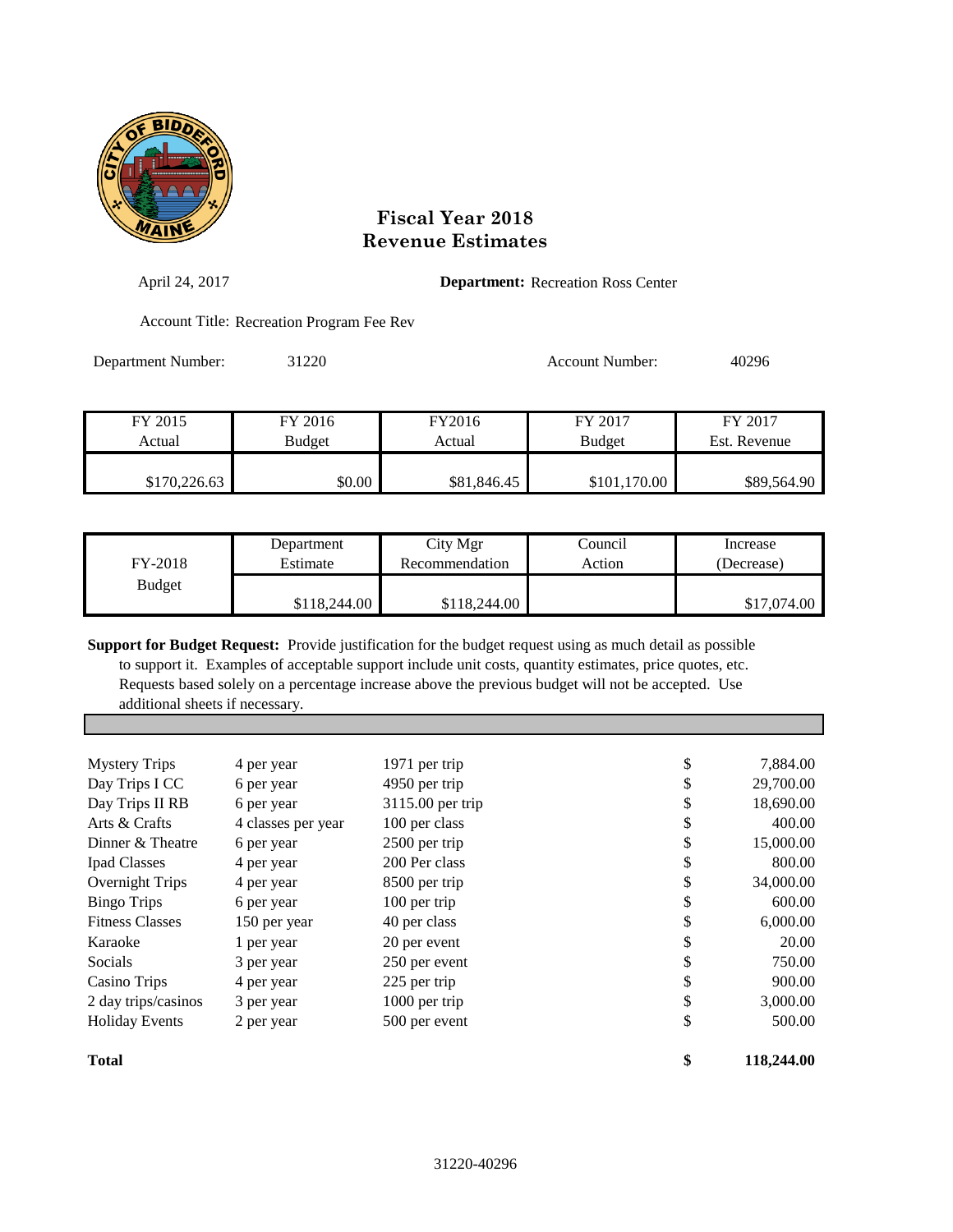

| April 24, 2017     |                                           |            | <b>Department:</b> Rec Outdoor Adventure Program |              |  |
|--------------------|-------------------------------------------|------------|--------------------------------------------------|--------------|--|
|                    | Account Title: Recreation Program Fee Rev |            |                                                  |              |  |
| Department Number: | 31225                                     |            | <b>Account Number:</b>                           | 40296        |  |
| FY 2015            | FY 2016                                   | FY2016     | FY 2017                                          | FY 2017      |  |
| Actual             | <b>Budget</b>                             | Actual     | <b>Budget</b>                                    | Est. Revenue |  |
| \$2,991.00         | \$0.00                                    | \$1,889.00 | \$2,490.00                                       | \$1,640.00   |  |

| FY-2018       | Department | City Mgr       | Council | Increase   |
|---------------|------------|----------------|---------|------------|
|               | Estimate   | Recommendation | Action  | (Decrease) |
| <b>Budget</b> | \$2,490.00 | \$2,490.00     |         | \$0.00     |

| Instructional clinics | 3 clinics *710 per   | 2,130.00 |
|-----------------------|----------------------|----------|
| Trips/canoe/kayak     | 2 trips 180 per trip | 360.00   |
| <b>Total</b>          |                      | 2,490.00 |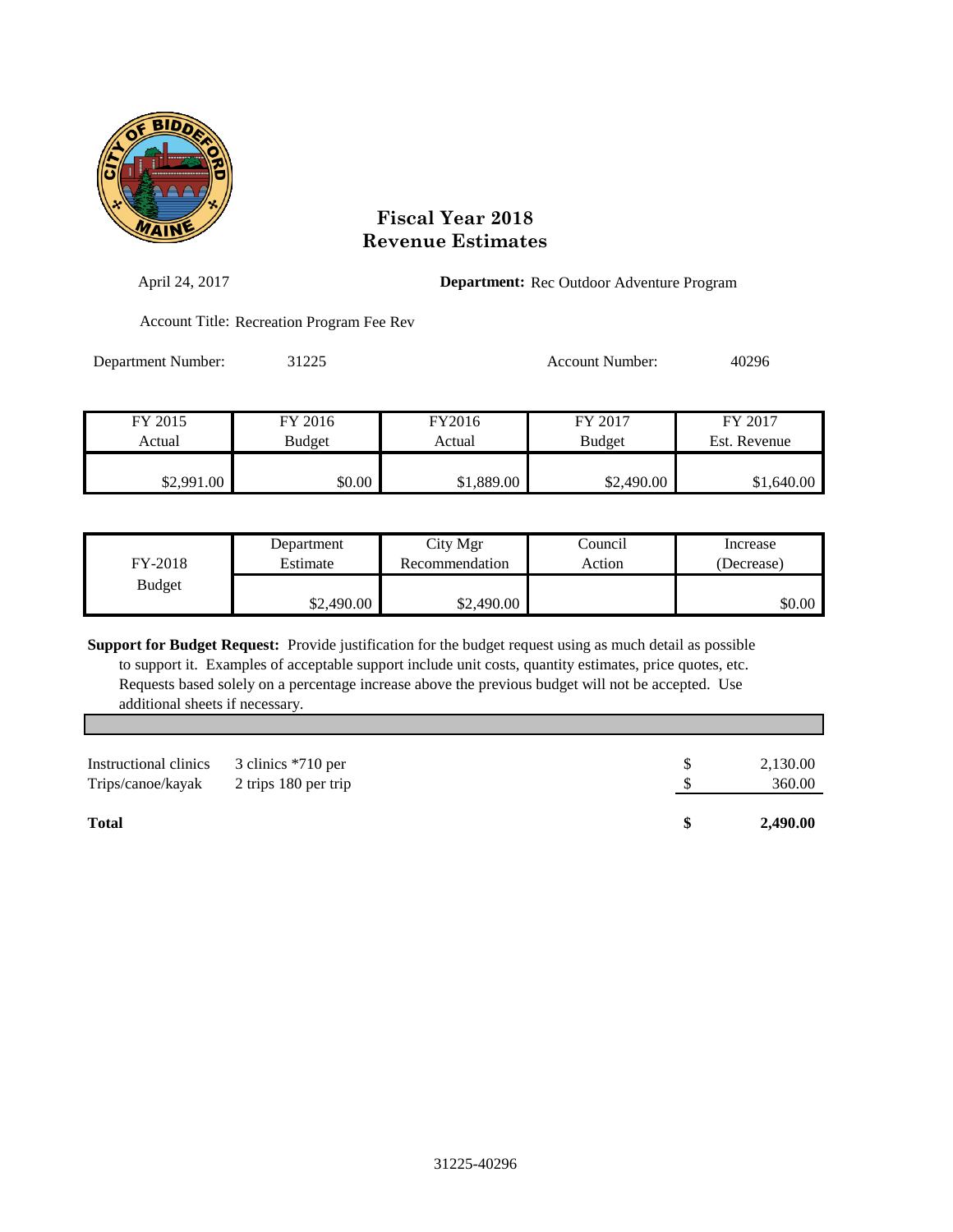

| April 24, 2017     | <b>Department:</b> Recreation Field Usage |                  |                          |                         |
|--------------------|-------------------------------------------|------------------|--------------------------|-------------------------|
|                    | Account Title: Recreation Program Fee Rev |                  |                          |                         |
| Department Number: | 31228                                     |                  | Account Number:          | 40296                   |
| FY 2015<br>Actual  | FY 2016<br>Budget                         | FY2016<br>Actual | FY 2017<br><b>Budget</b> | FY 2017<br>Est. Revenue |
|                    |                                           |                  |                          |                         |
| \$63,290.00        | \$0.00                                    | \$36,438.99      | \$4,115.00               | \$37,180.00             |

| FY-2018       | Department | City Mgr       | Council | Increase   |
|---------------|------------|----------------|---------|------------|
|               | Estimate   | Recommendation | Action  | (Decrease) |
| <b>Budget</b> | \$6,800.00 | \$6,800.00     |         | \$2,685.00 |

| St Louis Field Rentals           | \$  | 5,950.00 |
|----------------------------------|-----|----------|
| <b>Rotary Park Field Rentals</b> | S   | 500.00   |
| Doran Field Rentals              | S.  | 350.00   |
| <b>Total</b>                     | \$. | 6,800.00 |